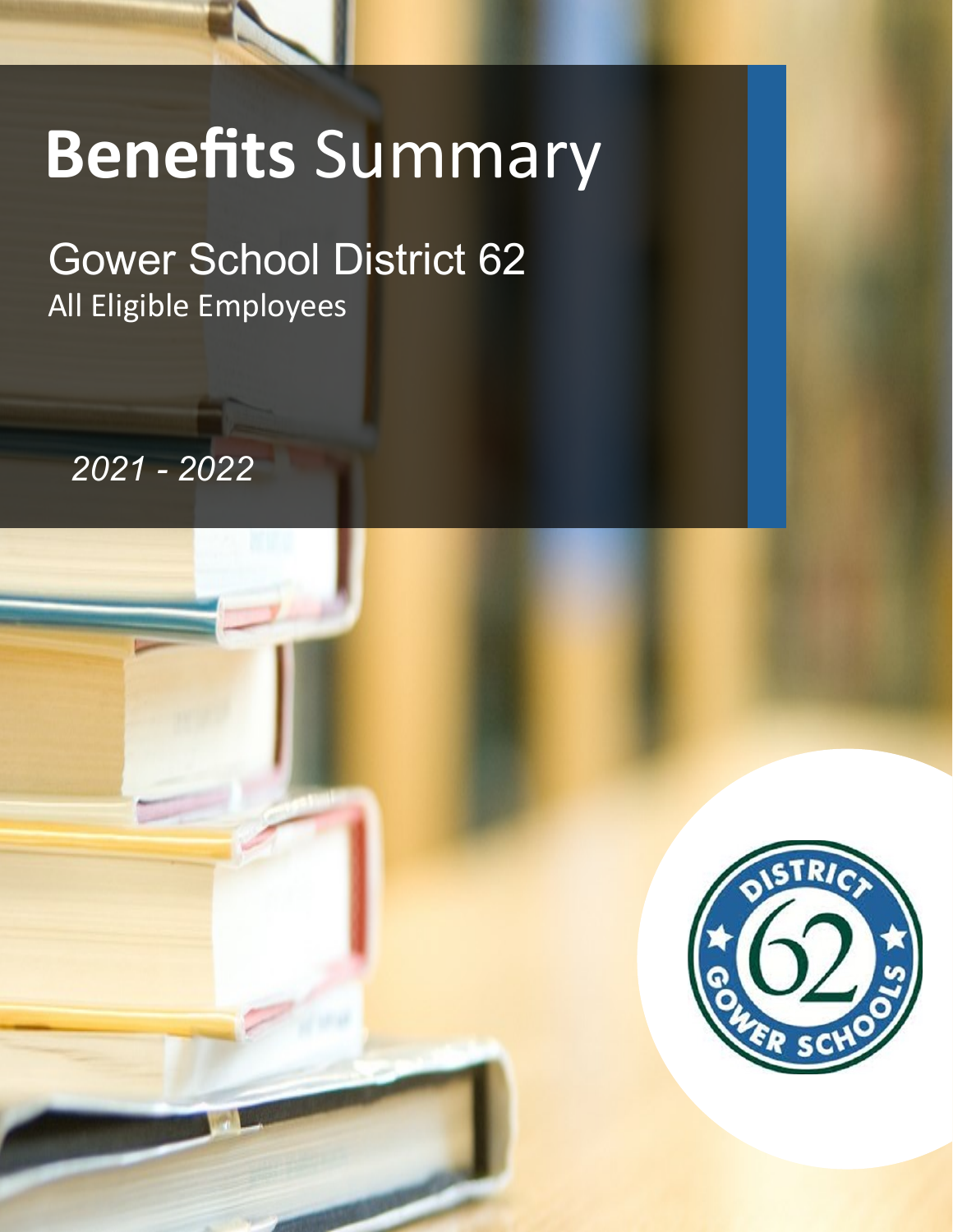

#### **Health Maintenance Organization (HMO)**

HMOs give you access to a network of doctors and hospitals, but restrict services to in-network providers only. HMO participants must choose a contracting medical group and primary care physician (PCP) to provide or coordinate their healthcare services. If you require specialty care, an outpatient procedure, or a hospitalization, you must receive a referral from your PCP. There are no out-of-network benefits.

#### **Preferred Provider Organization (PPO)**

A PPO plan offers the freedom to receive care from any in- or out-of-network doctor, specialist or hospital without a referral. Once the applicable deductible is met, services will be covered by the plan coinsurance until the annual out-of-pocket maximum is met. The types of services that accumulate toward your deductible are office visits, inpatient hospital stays, outpatient surgeries, labs (blood work) and x-rays (MRIs, PET scans, CT scans, etc.), emergency room visits, and urgent care visits. Prescription drug copays do not accumulate toward your deductible or overall out-ofpocket maximum.

Generally, you must pay all of the costs from providers up to the deductible amount before this plan begins to pay. If you have other family members on the plan, each family member must meet their own individual deductible until the total amount of deductible expenses paid by all family members meets the overall family deductible.

| <b>Choice of plan options:</b>                                                                       | <b>HMO BA Plan 2</b><br>In-Network<br><b>Benefits Only</b> | <b>HMO BA Plan 4</b><br>In-Network<br>Benefits Only | <b>PPO</b><br>In-Network<br><b>Benefits Shown</b> |
|------------------------------------------------------------------------------------------------------|------------------------------------------------------------|-----------------------------------------------------|---------------------------------------------------|
| <b>Network</b>                                                                                       | <b>Blue Advantage</b>                                      | <b>Blue Advantage</b>                               | <b>PPO</b>                                        |
| <b>Deductible</b><br>Individual<br>Family                                                            | \$0<br>\$0                                                 | \$2,000<br>\$6,000                                  | \$500<br>\$1,000                                  |
| <b>Coinsurance</b>                                                                                   | 100%                                                       | 80%                                                 | 80%                                               |
| <b>Out-of-Pocket Max</b><br>Individual<br>Family                                                     | \$1,500<br>\$3,000                                         | \$6,850<br>\$14,700                                 | \$2,500<br>\$7,500                                |
| <b>Physician Services</b><br>Well Adult / Well Child<br>Physician Office<br><b>Specialist Visit</b>  | No Charge<br>$$25$ copay<br>$$25$ copay                    | No Charge<br>\$35 copay<br>\$55 copay               | No Charge<br>\$20 Copay<br>\$20 Copay             |
| <b>Emergency Room</b>                                                                                | $$100$ copay                                               | $$1,000$ copay +<br>20% coinsurance                 | Deductible then 20%                               |
| <b>Urgent Care</b>                                                                                   | $$25$ copay                                                | Deductible then 20%                                 | Deductible then 20%                               |
| <b>Prescription Drugs - Retail</b><br>Generic / Preferred Brand /<br>Non-Preferred Brand / Specialty | Copays:<br>\$10/\$20<br>$$35/$ \$35                        | Copays:<br>\$10/\$50<br>\$100 / \$150/\$250         | Copays:<br>\$10/\$20<br>\$35/\$50                 |
| <b>Prescription Drugs - Mail Order</b><br>Generic / Preferred Brand /<br>Non-Preferred Brand         | Copays:<br>\$20/\$40<br>\$70                               | Copays:<br>\$30/\$150<br>\$300                      | Copays:<br>\$20/\$40<br>\$70                      |
| <b>Prescription Out-of-Pocket Max</b><br>Individual / Family                                         | \$5,100 / \$10,200                                         | Included in Medical<br>Out-of-Pocket Maximum        | \$4,850 / \$7,200                                 |



## **How to** Find a BCBS Medical Provider



The Visit [www.bcbsil.com/find](https://www.bcbsil.com/find-a-doctor-or-hospital)-a-doctor-or-hospital Call Customer Service toll-free:



**HMO:** 800-892-2803 **PPO:** 800-828-3116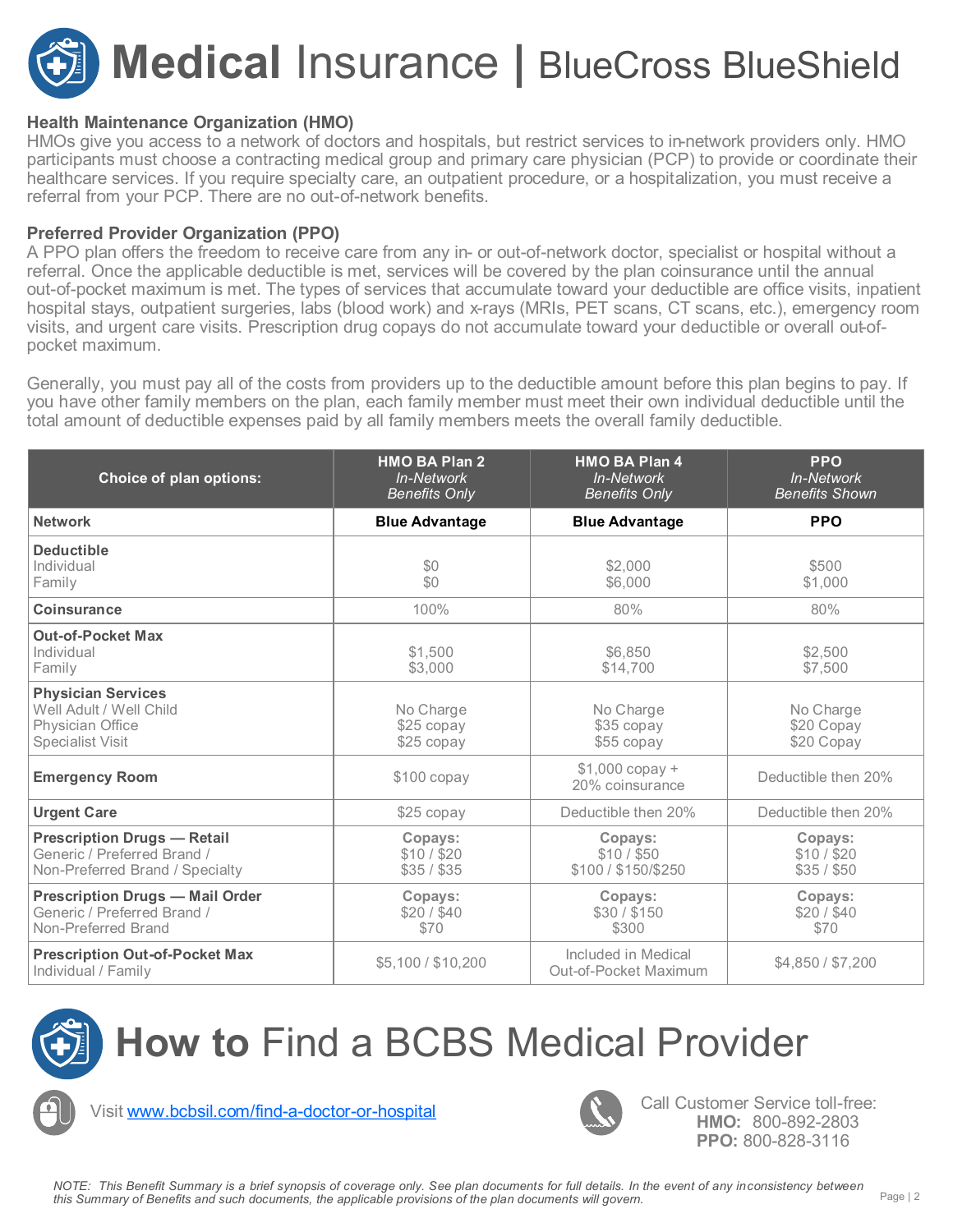

#### **BlueAccess for Members (BAM):** [www.bcbsil.com](http://www.bcbsil.com)

BAM is a secure member website that gives you immediate access to your health care and benefit information. Check claim status, find in-network providers, use the hospital comparison tool, print medical or dental ID cards, and more.

To access BlueAccess Mobile download the app.

#### **Virtual Visits—MDLIVE (PPO Members Only)**

MDLIVE's telehealth program provides enrolled members with access to non-emergency medical care without ever leaving the couch. Visit a doctor virtually, 24 hours a day, 7 days a week, for a variety of ailments and symptoms. Log on to [MDLIVE.com/bcbsil](https://members.mdlive.com/bcbsil/landing_home) or call **888.676.4204** today for additional info on this benefit.

#### **Maternity Care Program: 888.421.7781**

Personalized support provided by Obstetrical nurses.

#### **24/7 Nurseline: 800.299.0274 (PPO Members Only)**

General health info and guidance for specific conditions from fevers to bee stings from a registered nurse.

#### **Blue365 Discounts**

Additional special program discounts. Details can be found on Blue Access for Members via [www.bcbsil.com.](http://www.bcbsil.com) Once logged in, go to the *My Coverage* tab and click on *Discounts* found under *Member Advantages*.

#### **Well on Target Member Wellness Program**

Access health and wellness resources that can help you manage your health. Resources include health assessments, self-directed courses and health coaching.

#### **Express Scripts: 833.715.0942**

Express Scripts is the prescription home delivery vendor.

#### **Accredo: 833.721.1619**

Accredo is the prescription specialty drug vendor.



#### **Preventive/Wellness Exams Covered at 100%**

- Preventive care is one physical exam per year per enrolled member.
- Females get an annual well-woman exam covered at 100% in addition to their annual physical exam.
- No out-of-pocket costs apply these exams are fully covered *as long as your physician codes them as preventive.*

#### **Prescription Drugs**

- Ask your doctor if there's a generic version of any medication you're currently taking or being prescribed.
- Take advantage of the Prescription Savings Programs at major retailers.
- Ask about free samples from your doctor and/or manufacturer rebates.

#### **High Cost Scans, X-Rays & Tests**

- MRI, PET scans, CT scans, etc. are less costly at in-network free-standing imaging centers than at hospitals.
- When possible, compare cost options prior to scheduling your necessary services.

#### **Emergency Room Alternatives**

The ER is a costly experience for issues that aren't true emergencies. Below are alternatives that can offer quick care at a more affordable cost.

- Doctor's office: for non-life threatening symptoms, call and let them know your symptoms require immediate attention.
- Convenient Care Clinics: use when you don't have a primary doctor or can't get an appointment. Good for fever, sore throat/strep, coughs/congestion, sports physicals, UTIs, etc. Visit [cvs.com](http://www.cvs.com/) or [walgreens.com](http://www.walgreens.com/) to find a clinic near you.
- Urgent Care: less costly than the ER and can treat sprains/strains, minor breaks, mild asthma, minor infections, rashes, small cuts, burns, etc.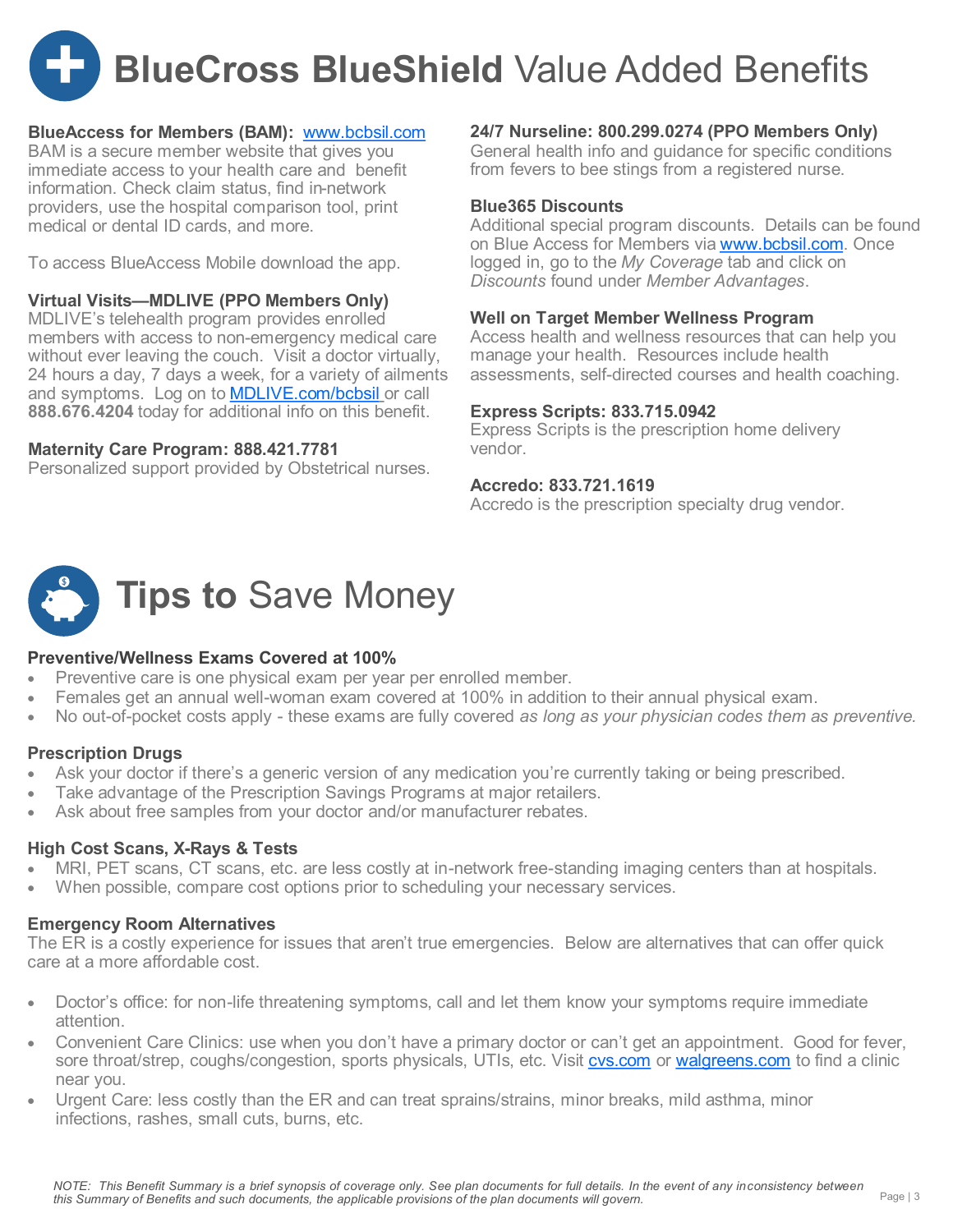

#### **Dental Preferred Provider Organization (DPPO)**

The DPPO allows the flexibility to use any dentist, in or out-of-network. Staying in-network will allow your annual maximum to last longer. If you visit a dentist out-of-network, you may be responsible for paying the bill at the time of service and receiving reimbursement later.

Dental coverage focuses on preventive and diagnostic procedures in an effort to avoid more expensive services associated with dental disease and surgery. The type of service or procedure received determines the amount of coverage for each visit. Each type of service fits into a class of services according to complexity and cost. We recommend you request a predetermination of benefits for major services.

| Preventive:<br>Annual cleanings<br>$\bullet$<br><b>Bitewing X-rays</b><br>$\bullet$<br>Space maintainers<br>$\bullet$<br>And more | Basic:<br>Fillings<br>Root canals<br>Oral Surgery<br>$\bullet$<br>And more | Major:<br>Dentures<br><b>Bridges</b><br>Inlays, Onlays, Crowns<br>And more |  |  |
|-----------------------------------------------------------------------------------------------------------------------------------|----------------------------------------------------------------------------|----------------------------------------------------------------------------|--|--|
| <b>Choice of plan options:</b>                                                                                                    |                                                                            | <b>DPPO 1500</b><br>In-Network / Out-of-Network                            |  |  |
| <b>Network Name</b>                                                                                                               |                                                                            | <b>BlueCare Dental</b>                                                     |  |  |
| <b>Individual Deductible</b>                                                                                                      |                                                                            | \$25 per calendar year                                                     |  |  |
| <b>Family Deductible</b>                                                                                                          |                                                                            | \$25 per person per calendar year (maximum \$75)                           |  |  |
| <b>Preventive Coinsurance</b>                                                                                                     | 100%                                                                       | 100%                                                                       |  |  |
| <b>Basic Coinsurance</b>                                                                                                          | 80%                                                                        | 80%                                                                        |  |  |
| <b>Major Coinsurance</b>                                                                                                          | 50%                                                                        | 50%                                                                        |  |  |
| <b>Annual Plan Maximum</b>                                                                                                        | \$1,500                                                                    | \$1,500                                                                    |  |  |
| Orthodontia                                                                                                                       | \$50 per person                                                            | \$50 per person                                                            |  |  |
| Orthodontia Age Limit                                                                                                             | Age 19                                                                     | Age 19                                                                     |  |  |
| Orthodontia Maximum                                                                                                               | \$1,500                                                                    | \$1,500                                                                    |  |  |

*Note: If you and/or your dependent(s) originally waive dental coverage for any reason, or if your coverage becomes effective more than 31 days after your initial eligibility date, no benefits will be payable for Major and/or Orthodontia treatment within 12 months after the effective date of coverage.*

Enhanced benefit is a dental benefit that provides additional dental benefits to members with specific medical conditions such as cardiovascular disease, diabetes or pregnancy. These services apply towards your annual maximum.

Benefit for one of the following:

- Scaling and Root Planning
- Periodontal Maintenance
- **One Additional Cleaning**



**How to** Find a BCBS Dental Provider

Visit [www.bcbsil.com/provider/dental.htm](https://www.bcbsil.com/providers/dental.htm) and search for a provider in BlueCare Dental.



Call Customer Service toll-free at **800-367-6401**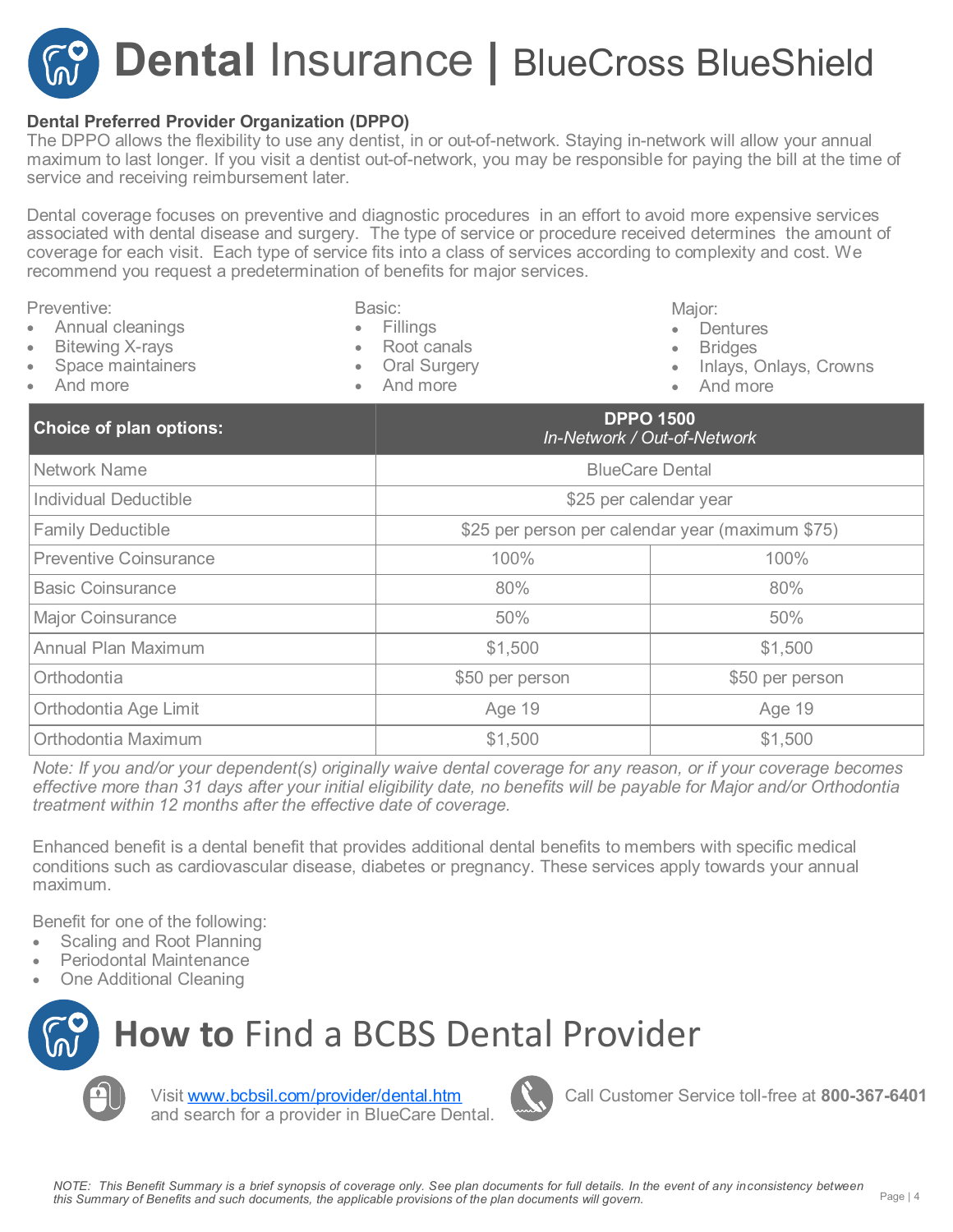# **Vision Insurance |** VSP

Vision insurance helps offset the costs of routine eye exams and also helps pay for vision correction eye wear, like eyeglasses and contacts, that may be prescribed by an eye-care provider.

By accessing in-network vision providers, you're able to reap the true benefit of vision insurance coverage. You're eligible for an eye exam and lenses or contact lenses every 12 months and frames every 24 months. If you visit a vision provider out-of-network, you will be responsible for paying the bill at the time of service and receiving reimbursement later.

| <b>Vision Plan Details:</b>                                                                                                                                           | Frequency*      | <b>In-Network</b>                                                                  | <b>Out-of-Network</b>   |
|-----------------------------------------------------------------------------------------------------------------------------------------------------------------------|-----------------|------------------------------------------------------------------------------------|-------------------------|
| <b>Network</b>                                                                                                                                                        |                 | <b>VSP Choice Network</b>                                                          |                         |
| Eye Exam                                                                                                                                                              | Every 12 months | \$0 WellVision Exam Copay<br>Up to \$60 Contacts Exam Copay                        | \$45 max reimbursement  |
| Lenses<br>Single vision<br>$\rangle$<br><b>Bifocal</b><br>$\rangle$<br>Trifocal<br>$\rangle$<br>Lenticular<br>$\rangle$<br>Polycarbonate for<br>$\rangle$<br>children | Every 12 months | \$25 copay                                                                         | Reimbursement varies    |
| <b>Frames</b>                                                                                                                                                         | Every 24 months | \$175 allowance<br>(\$195 for featured brands)<br>+ 20% off balance over allowance | \$70 max reimbursement  |
| <b>Elective Contacts**</b>                                                                                                                                            | Every 12 months | \$175 allowance                                                                    | \$105 max reimbursement |

*\*Vision benefit frequencies are based on the date of service within the policy year.*

*\*\*Contacts and glasses are not covered by the plan in the same calendar year. Discounts may apply if additional materials are purchased.* 

Primary EyeCare is VSP's most robust medical eye care plan, providing treatment and services for all vision-related medical conditions such as dry eye, cataracts, pink eye, eye injury, and foreign body removal and diseases.

Included in the Primary EyeCare benefit:

- Covered-in-full retinal screening for members with diabetes, even if you don't show signs of diabetic eye disease.
- Additional medical eye exams to monitor and track diabetic eye disease, glaucoma and/or AMD.
- Additional medical eye exams and other services for non-chronic conditions.

*For additional discounts on materials and services, visit [https://www.vsp.com/offers/special](https://www.vsp.com/offers/special-offers)-offers*







Visit **www.vsp.com/eye-doctor** Call Customer Service toll-free at **800-877-7195** 

Vision ID cards are not required for service as providers are able to locate you in their system. If you would like an ID card, you can login to your account to print your Member ID card.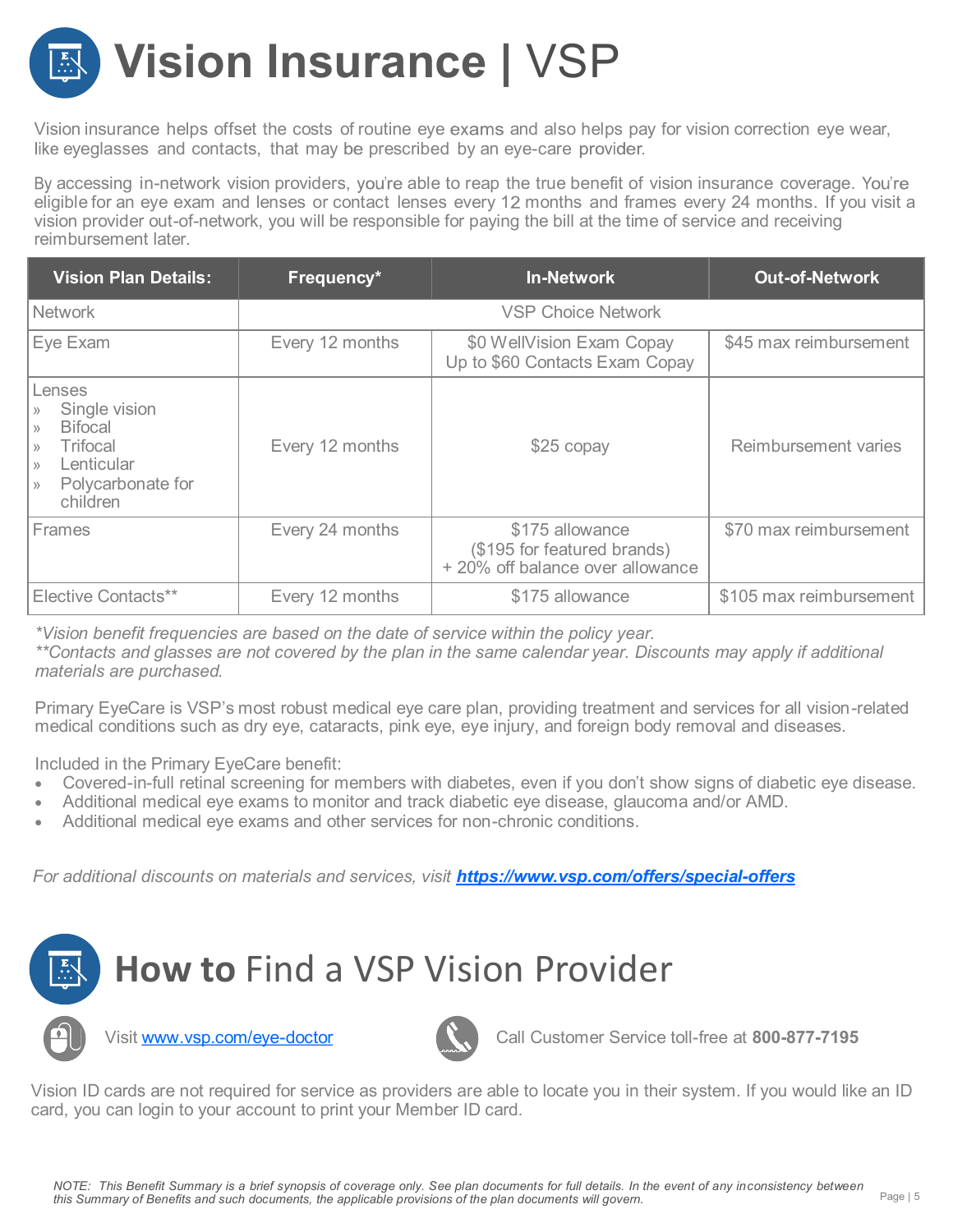**Basic Life and AD&D Insurance | Dearborn National** 

Basic Life Insurance is provided at no cost to you in order to ease the financial burden on your loved ones should you pass away. Accidental Death and Dismemberment (AD&D) provides an additional benefit to your beneficiary should you suffer loss of life due to a covered accident; AD&D will also pay a benefit to you should you suffer loss of limb, sight, or vision due to a covered accident.

| <b>All Eligible Employees</b>                                                               | <b>Basic Life</b>      | <b>Accidental Death &amp; Dismemberment</b> |
|---------------------------------------------------------------------------------------------|------------------------|---------------------------------------------|
| Benefit Amount                                                                              | \$10,000 per Employee  | \$10,000 per Employee                       |
|                                                                                             |                        |                                             |
| <b>Assistant Superintendent, Chief</b><br><b>School Business Official</b><br>and Principals | <b>Basic Life</b>      | <b>Accidental Death &amp; Dismemberment</b> |
| Benefit Amount                                                                              | \$250,000 per Employee | \$250,000 per Employee                      |
|                                                                                             |                        |                                             |
| Superintendent                                                                              | <b>Basic Life</b>      | <b>Accidental Death &amp; Dismemberment</b> |
| Benefit Amount                                                                              | \$750,000 per Employee | \$750,000 per Employee                      |



Voluntary Term Life/AD&D allows you to purchase additional coverage. You may also elect voluntary life coverage for your spouse and/or dependent child(ren). AD&D coverage is not available for spouses and/or child(ren). An employee's maximum benefit election cannot exceed 5x their basic annual earnings. A spouse's maximum election cannot exceed 50% of the employee election. The cost of the benefit is 100% paid for by you. Age of participant and the amount of insurance you elect determines the premium you'll pay.

*EOI is required if electing over the guaranteed issue amount or if electing after initial eligibility. EOI forms must be submitted within 30 days of election.*

|                                | <b>Employee</b>                                | <b>Spouse</b>                                       | Child(ren)                                                                         |
|--------------------------------|------------------------------------------------|-----------------------------------------------------|------------------------------------------------------------------------------------|
| Coverage Increments            | \$25,000                                       | \$10,000                                            | Birth to 15 days: \$0<br>15 days to 6 months: \$500<br>6 months to age 26: \$5,000 |
| Maximum Benefit Amount         | \$100,000, not to exceed<br>5x annual earnings | \$50,000, not to exceed 50%<br>of employee election | \$5,000                                                                            |
| <b>Guaranteed Issue Amount</b> | \$100,000, not to exceed<br>3x annual earnings | \$20,000                                            | \$5,000                                                                            |

#### **IMPORTANT REMINDER: Be sure your beneficiary information is up-to-date!**

*To update your beneficiary information, reach out to your Human Resources Representative. You can update your beneficiary at anytime throughout the year.*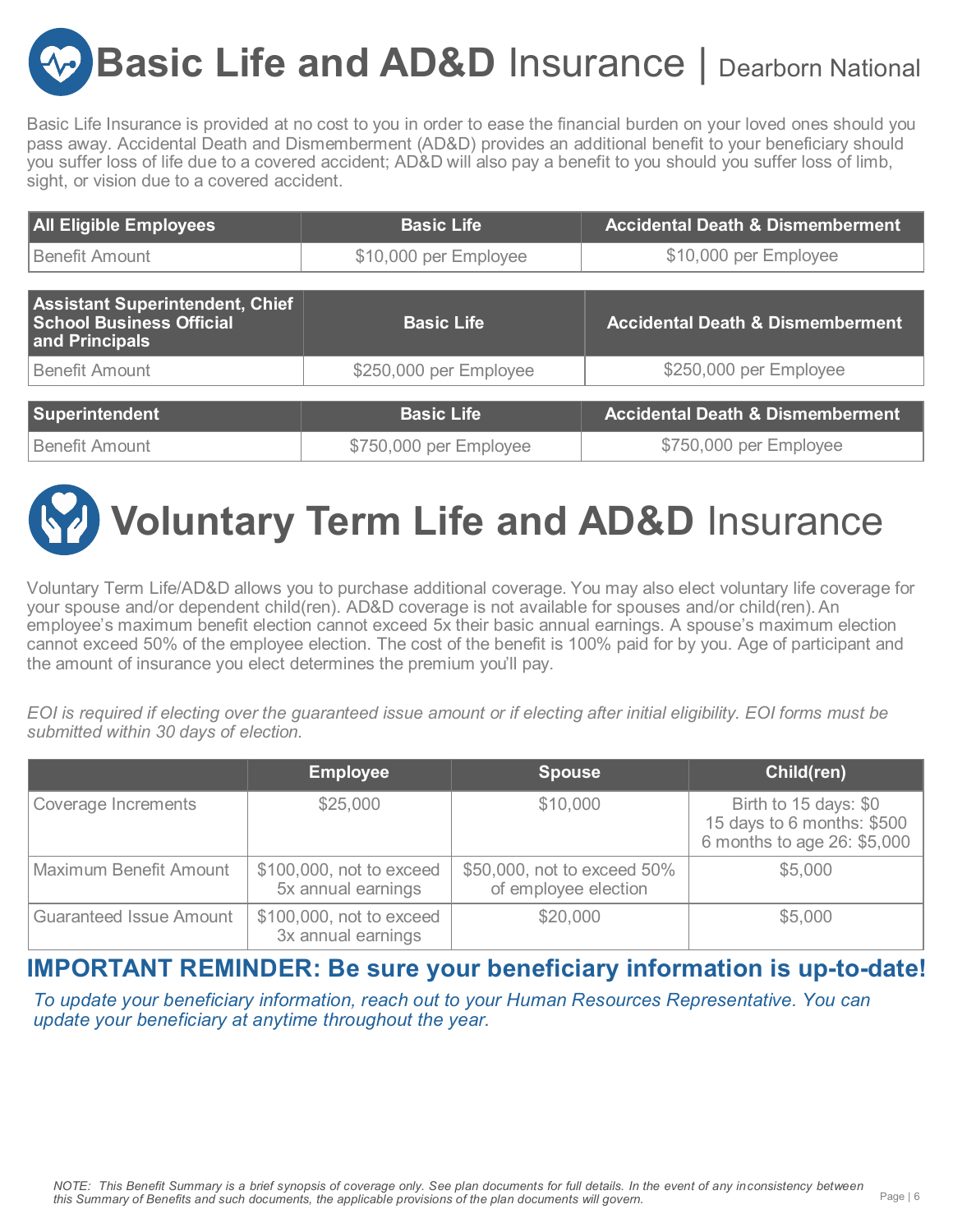## **Flexible Spending Account** (FSA)

#### **Plan Year: January 1 to December 31.**

Flexible Spending Accounts (FSA) allow you to set aside money on a pre-tax basis to pay for qualified medical expenses and/or dependent care expenses you may incur throughout the year. The money you put into your FSA is done so on a pre-tax basis. This means you are lowering your taxable income and also not paying taxes when the money is used for qualified expenses.

#### **Health Care FSA**

You may contribute up to \$2,750 per plan year to pay for qualified expenses for yourself and eligible family members. Funds in this account can be used to cover eligible expenses on your tax dependents, even if they are not enrolled in your health care plan. Your contribution cannot be changed mid-plan year unless you experience a qualifying life event. Eligible expenses include medical and dental plan deductibles and copays (if applicable), orthodontia expenses not covered by your dental plan, prescription drugs, prescription eye glasses and contact lenses, Lasik eye surgery and much more.

#### **Dependent Care FSA**

You may contribute up to \$5,000 per plan year to pay for qualified eligible dependent care expenses. Funds in this account are saved on a tax-free basis.

FSAs have a use-it-or-lose-it provision, so be conservative when electing how much to contribute. The Health Care FSA and Dependent Care FSA may have grace periods or allow rollover amounts. Please confirm with your HR representative.

## **Employee Assistance Program** (EAP)

The EAP, provided by Perspectives, offers caring and professional assistance for a broad range of concerns including stress management, depression and anxiety, relationship or family conflicts, workplace conflicts, legal or financial difficulties, and drug or alcohol abuse. Services are confidential - neither your employer nor co-workers have knowledge of your request for help. EAP services are available 24 hours a day, seven days a week for you and your eligible dependents. There is no cost, it's just there for you when you need it.

Possible reasons to call can include:

- Stress and depression
- Life transitions •
- **Grief and loss**
- Parenting and child care
- Elder care referrals
- Domestic violence
- Workplace conflict
- Work/life balance
- Addiction and recovery
- Financial issues
- Legal assistance
- And more

### **Travel Resource Services**

Travel Resource Services, provided by Assist America, is a 24-hour emergency and information service that helps you access emergency assistance when you are traveling 100 or more miles away from home. The multilingual emergency assistance professionals will help you with your struggles to make sure you, your family and friends receive the best service when traveling.

Key services include:

- Medical Search and Referral
- Medical Monitoring
- Medical Evacuation/Return Home
- Dependent Children Assistance
- Replacement of Medication and Eyeglasses
- **Emergency Travel Arrangements**
- **Emergency Cash**
- Pre-Trip Information
- Interpretation/Translation
- Legal Assistance/Bail
- And More

Download the free Assist America Mobile App on your cellphone and use the reference number 01-AA-TRS-12201 to set up your app. You can also set up your account by calling 800-872-1414 or by emailing medservices@assistamerica.com.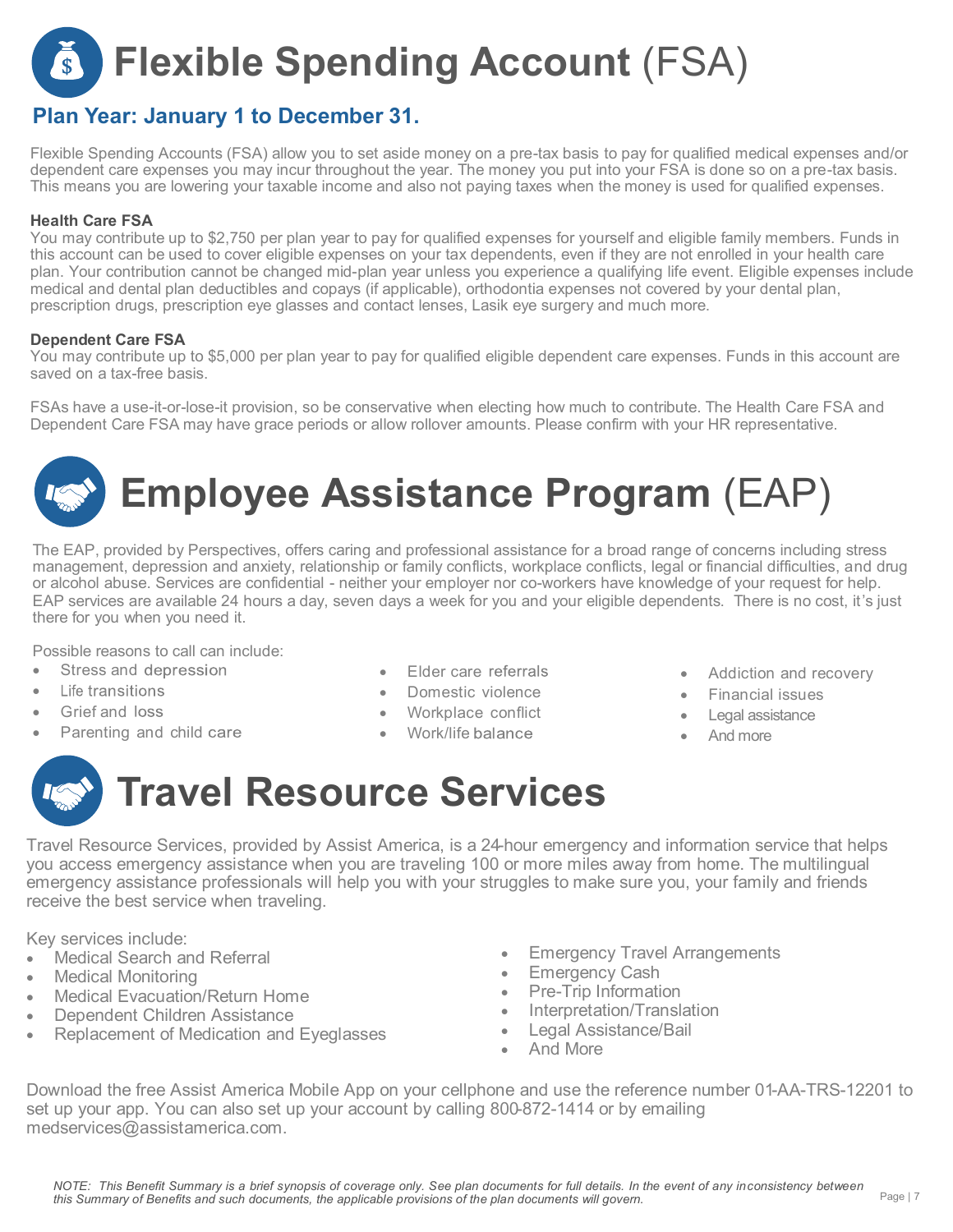

|                                          | <b>Medical HMO BA Plan 2 and 4</b>       |                      | <b>Medical PPO</b>                                |
|------------------------------------------|------------------------------------------|----------------------|---------------------------------------------------|
| <b>Carrier</b>                           | <b>BlueCross BlueShield</b>              | <b>Carrier</b>       | <b>BlueCross BlueShield</b>                       |
| <b>Website</b>                           | www.bcbsil.com                           | <b>Website</b>       | www.bcbsil.com                                    |
| <b>Phone Number</b>                      | (800) 892-2803                           | <b>Phone Number</b>  | $(800)$ 828-3116                                  |
| <b>Network</b>                           | <b>Blue Advantage</b>                    | <b>Network</b>       | <b>PPO</b>                                        |
| <b>Policy Number</b>                     | B14369 / B01776                          | <b>Policy Number</b> | 165625                                            |
|                                          | Dental PPO 1500                          |                      | <b>Vision</b>                                     |
| <b>Carrier</b>                           | <b>BlueCross BlueShield</b>              | <b>Carrier</b>       | <b>VSP</b>                                        |
| <b>Website</b>                           | www.bcbsil.com                           | <b>Website</b>       | www.vsp.com                                       |
| <b>Phone Number</b>                      | (800) 367-6401                           | <b>Phone Number</b>  | (800) 877-7195                                    |
| <b>Network</b>                           | <b>BlueCare Dental</b>                   | <b>Network</b>       | <b>VSP Choice Network</b>                         |
| <b>Policy Number</b>                     | 270729                                   | <b>Policy Number</b> | 12019596                                          |
|                                          | <b>Basic Life and AD&amp;D Insurance</b> |                      | <b>Voluntary Term Life and AD&amp;D Insurance</b> |
| <b>Carrier</b>                           | <b>Dearborn National</b>                 | <b>Carrier</b>       | <b>Dearborn National</b>                          |
| Website                                  | www.dearbornnational.com                 | <b>Website</b>       | www.dearbornnational.com                          |
| <b>Phone Number</b>                      | (800) 721-7987                           | <b>Phone Number</b>  | (800) 721-7987                                    |
|                                          | <b>Flexible Spending Account</b>         |                      | <b>Employee Assistance Program</b>                |
| <b>Carrier</b>                           | <b>Asure Software</b>                    | <b>Carrier</b>       | Perspectives                                      |
| <b>Website</b>                           | www.asuresoftware.com                    | <b>Website</b>       | www.perspectivesItd.com                           |
| <b>Phone Number</b>                      | (888) 862-6272                           | <b>Phone Number</b>  | 800-456-6327                                      |
|                                          | <b>Travel Resource Services</b>          | Login                | <b>LIN500</b>                                     |
| <b>Carrier</b>                           | <b>Assist America</b>                    | <b>Password</b>      | perspectives                                      |
| <b>Email</b>                             | medservices@assistamerica.com            |                      |                                                   |
| <b>Phone Number</b><br>(US & Canada)     | (800) 872-1414                           |                      |                                                   |
| <b>Other Locations</b><br>(Call Collect) | (609) 986-1234                           |                      |                                                   |
|                                          | Human Recourses Contast Information      |                      | Human Recourses Contast Information               |

| <b>Human Resources Contact Information</b> |                      | <b>Human Resources Contact Information</b> |                    |
|--------------------------------------------|----------------------|--------------------------------------------|--------------------|
| <b>Contact</b>                             | <b>Brian Riegler</b> | <b>Contact</b>                             | Laura Kriha        |
| <b>Email Address</b>                       | briegler@gower62.com | <b>Email Address</b>                       | lkriha@gower62.com |
| <b>Phone Number</b>                        | (630) 286-4926       | <b>Phone Number</b>                        | $(630)$ 286-4929   |

#### **For additional benefit information, visit Gower62.lincolnwayareaaffiliation.org**